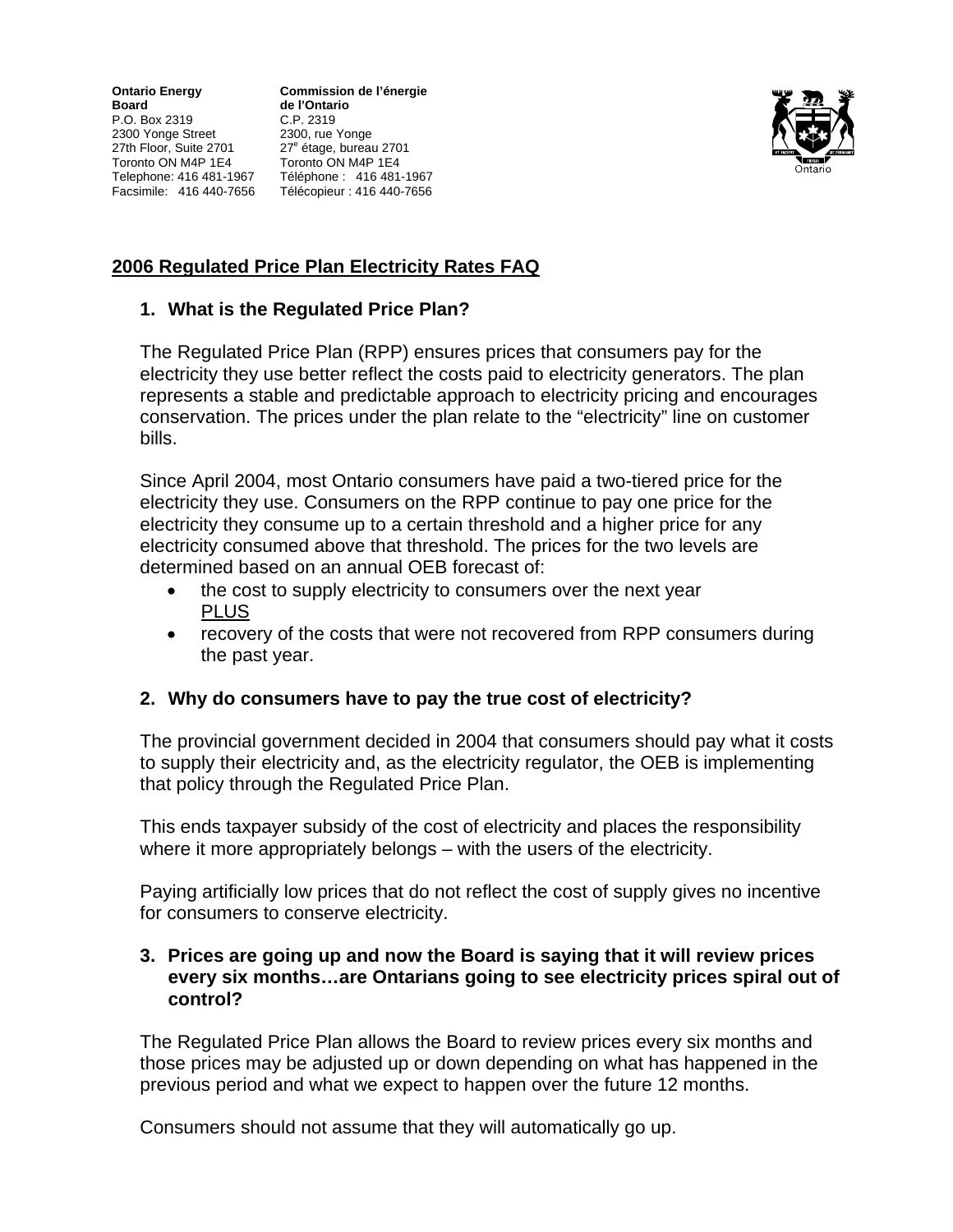The first year of tiered prices in 2004 is a prime example. Consumers recently received a one-time rebate that totalled well over \$400 million because the cost to supply consumers was lower than expected. In 2005, the costs have been higher than expected. Electricity prices are largely driven by the weather. In 2004, the summer was quite cool. In 2005, the summer was very hot.

# **4. What changes will we see?**

Starting May 1<sup>st</sup>, residential consumers will pay 5.8 cents per kilowatt hour of electricity consumed up to a threshold of 600 kWh a month and 6.7 cents per kilowatt hour for consumption above that. The threshold for residential consumers is 1000 kWh during the winter season (November 1 to April 30) and 600 kWh during the summer season (May 1 to October 31). This difference recognizes the fact that consumers use more electricity for lighting and indoor activity in the winter and that many Ontarians are reliant on electricity as their heating source.

The threshold for non-residential consumers who are eligible for the price plan will remain at 750-kilowatt hours per month throughout the year.

# **5. How does the RPP encourage consumers to conserve?**

The two-tiered price structure allows consumers to see that their consumption directly affects the price they pay for electricity. If they can keep consumption at or under the threshold, they will only pay the lower tiered price.

### **6. Doesn't stability and predictability contradict a price that reflects the costs paid to generators?**

On the contrary, the prices will better reflect the prices paid to generators of electricity but it will not continually spike up and down for the consumer.

Instead the OEB has projected the cost of electricity for the next year, based on a forecast of the wholesale market costs (or the prices paid to generators). This projection is converted into a stable set of prices that consumers pay each month. So the price plan smoothes prices for consumers, so that they pay the true cost of electricity over time, but are not subject to day-to-day market volatility.

### **7. How will price adjustments appear on consumer bills for consumers on the Regulated Price Plan?**

If there is a variance between the new prices that consumers pay and the prices paid to generators during the year, that difference, whether an increase or a decrease, will be blended into the electricity prices for the next period. Starting this year, the OEB will review prices every six months and adjust them if required. You will not have to pay more retroactively and if you have paid more than the prices paid to generators, that payment will go forward as a credit against your prices for the next year. In other words, under the Regulated Price Plan, consumers will not see any lump sum charges or credits while they remain on it.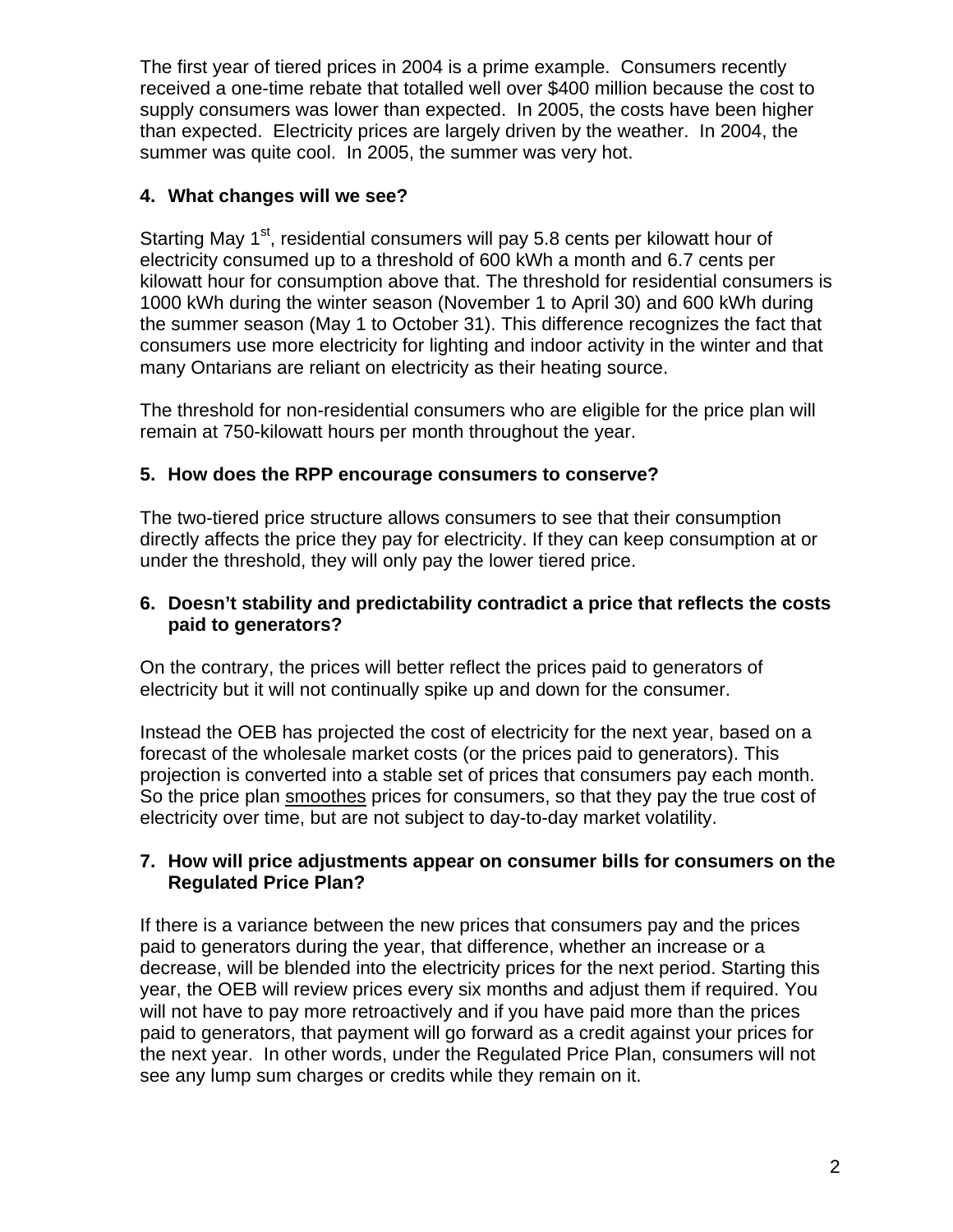# **8. How will critical peak pricing be dealt with?**

Critical peak pricing will not be implemented until more consumers receive time of use (TOU) or smart meters. In the meantime the Board will continue to monitor other jurisdictions in terms of how they deal with critical peak pricing and the impact it has on consumers to determine the best approach for Ontario electricity consumers.

# **9. What are codes?**

Codes include the rules used to apply specific programs consistently to real-life situations. The Standard Supply Service code establishes the rules that your local utility must follow for the RPP. OEB codes do not apply to consumers.

### **10. What is the purpose of different tier pricing based on seasons for conventional meters? Why is the winter tier higher than the summer tier?**

Generally consumers have less flexibility when it comes to electricity use in the winter when the need for heating and additional lighting makes it harder to reduce electricity use. This is a particularly important issue for consumers that rely on electricity for their heating. By contrast, there tend to be greater opportunities to conserve in the summer months. Seasonal pricing reflects these differences by allowing consumers to consume more electricity at a lower price during the winter season than during the summer season.

### **11. How does the price plan contribute to a more stable electricity sector and give Ontario a more reliable electricity supply?**

Because the RPP will better reflect the true cost of electricity and therefore prices are no longer subsidized as they have been in the past, there will be a greater incentive to reduce consumption. When residential and business consumers reduce and shift some consumption to off-peak times, there can be a corresponding reduction in the need for power that comes from the most expensive generators; that is, those generators that tend to run only during peak times such as those that run on natural gas. When consumers demand more electricity than Ontario is able to supply itself (such as during a heat wave or extreme cold weather), the province has to increase imported power from neighbouring U.S. states to meet the demand. This imported power can be very expensive.

The Regulated Price Plan also ensures that consumers pay for the energy they use and not for what others use. It includes specific hours for time-of-use pricing periods, which will allow consumers with smart meters to better manage their electricity use and their electricity bills.

# **12. Why is the total bill impact so different from one utility to another?**

Total bill impacts include electricity delivery rates and electricity commodity prices. The change related to commodity prices is the same among all utilities; however, the overall bill impact will differ. The differences are due to: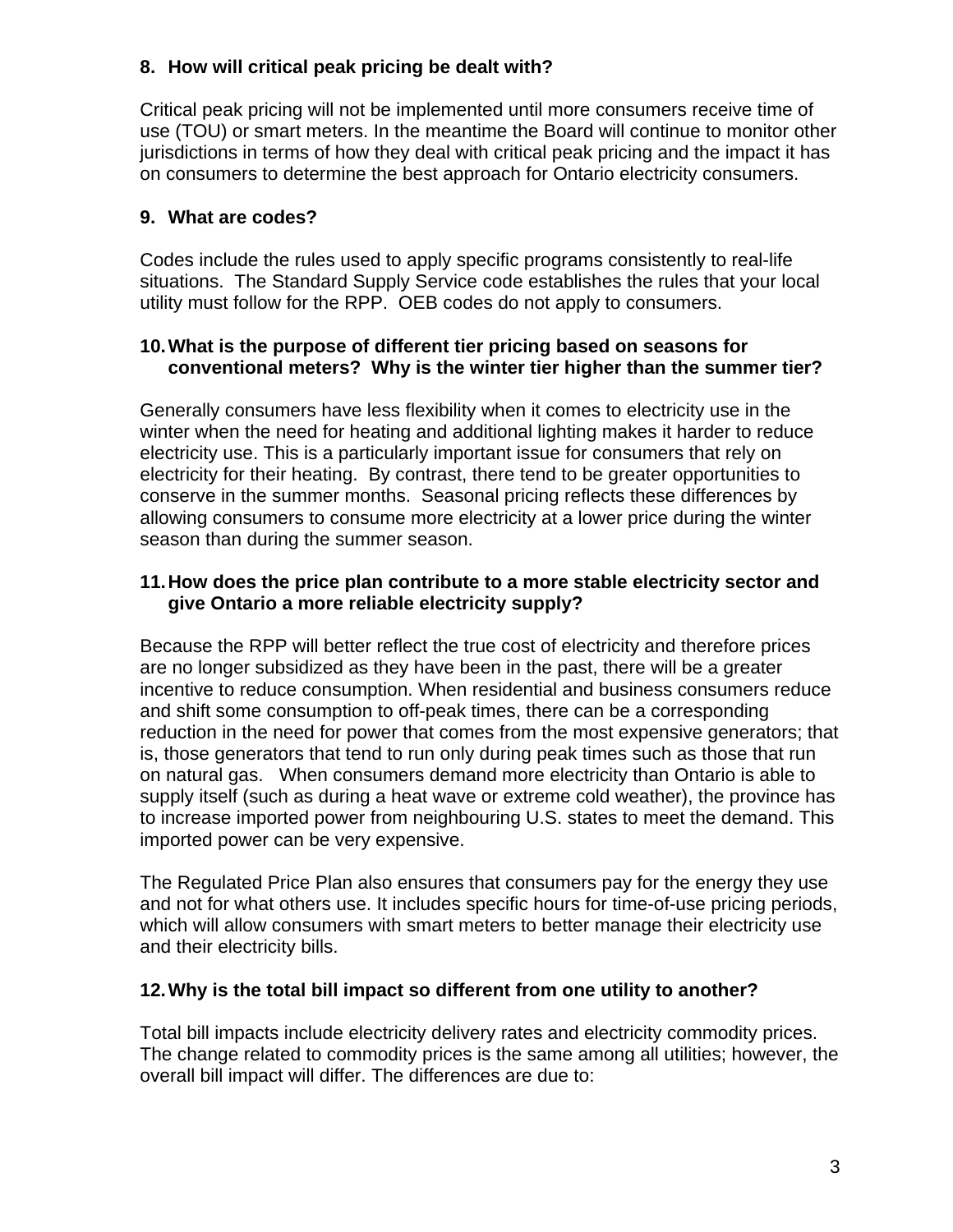1) The distribution rate, which is included in the delivery charge, for each utility is changing by a different amount and some are increasing while others are declining.

2) The starting point for distribution rates is different. Each Utility had a different rate when rates were initially established prior to the opening of the competitive market.

3) Each utility also has different operational and financial costs over the last several years.

# **13. Will prices always go up as a result of the Regulated Price Plan?**

Under the RPP prices could go up or down, however, the RPP will ensure that prices consumers pay for the electricity they use better reflect the costs paid to electricity generators. The plan represents a stable and predictable approach to electricity pricing and encourages conservation. The prices under the plan relate to the "electricity" line on customer bills.

### **14. The RPP Variance now sits around \$377million, how can the Board be so far off in its predictions?**

It is a lot of money but we should keep in mind that the OEB is recovering the actual cost of supplying electricity over the last year. In that case, the forecast was off due to unusual weather that Ontario had in the summer of 2005. It was the hottest summer in the past 30 years. The forecast assumes normal weather and we did not have that weather so costs were higher than expected.

### **15. Couldn't the Board have done something earlier in the last 12 months to reduce the impact of electricity pricing and what can be done in the future?**

As Ontario was moving towards a new price structure, the government wanted price stability for the first year as consumers got used to the new system. That's why, for the first year, prices remained stable. However, going forward, the Board will be looking at whether prices need to be adjusted every six months.

The Board does not have the flexibility to reduce the impact by recovering the variance (or the amount that is owed by RPP consumers from the past period) over a longer period of time. The Board is required by law to recover (or return) the amount in the variance account within 12 months.

#### **16. The recent monthly analysis report released by the OEB states that actual cost to supply consumers is currently around 5.9 cents per kWh, but the IESO website lists its weighted average price around 5.2 cents per kWh?**

The 5.9 cents figure is related to the cumulative actual cost between April 2005 and February 2006 (or the average price you would have paid over that period if the price changed each month). The price on the IESO website differs in that it refers to electricity prices for the past month alone.

The difference between the price RPP consumers paid and the actual cost of 5.9 cents (the variance) is about \$377 million and was mostly accumulated (95%)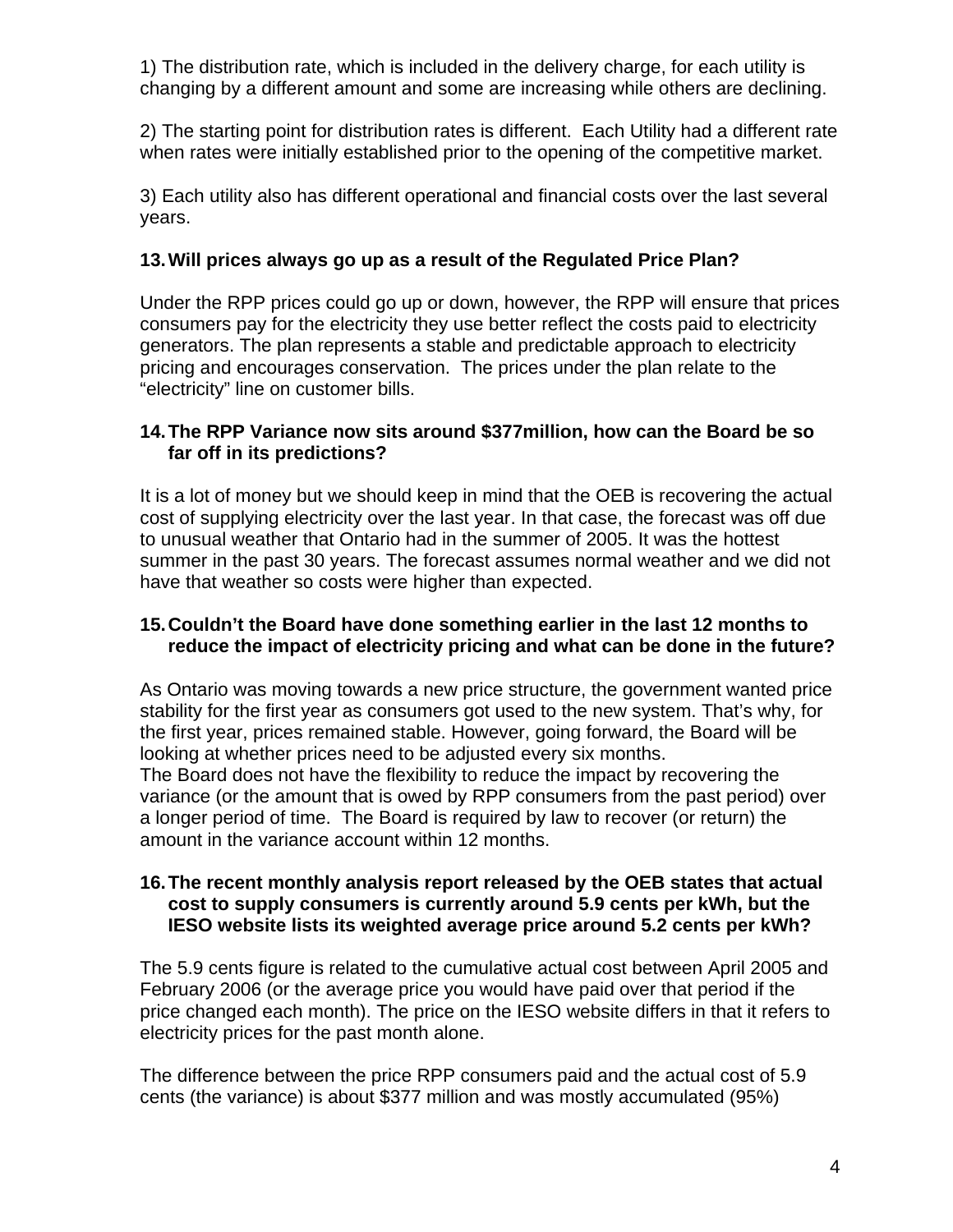between the months of June and October 2005. That variance has actually dropped over the past month.

# **17. Is Ontario alone in terms of rising electricity prices?**

To be clear, when the OEB forecasts prices normal weather conditions are always assumed. As we said, it was a very unusual summer in 2005 with significant increases in natural gas prices and yes other areas across the continent are in the same boat except, in many cases, the bill impacts are much higher than Ontario. For example:

- Electricity prices charged to residential customers in New Jersey are increasing between 12% and 14%
- In Alberta, residential customers saw a bill increase of 23% on January 1<sup>st</sup>.
- In the US state of Delaware, it was recently announced electricity prices will increase by 59% on May  $1<sup>st</sup>$ .

It appears to be a trend across North America due primarily to same increasing natural gas prices that have impacted electricity prices in Ontario. As you may know, natural gas is one of the fuel sources used to produce electricity. One of the major contributors to these substantial increases in natural gas prices included the hurricanes that hit various parts of the US. The electricity prices are higher in all of these other jurisdictions than Ontario because they rely more on natural gas fuelled electricity generators.

### **18. Why are the total bill impacts so different from one utility to another? How could some utilities be asking for a decrease and others for a 9% increase just in their delivery rates?**

Each utility has approached the Board with different delivery rate adjustments. These are based on their costs, which change according to each utility's unique circumstances. For example, some serve consumers in rural areas where consumers can be located very far apart whereas others are located in urban areas where consumers live closer to each other.

### **19. In 2005, Ontarians received a rebate on the price paid for electricity; now the Board is calling for a price increase…can you explain how this happened?**

The rebate that RPP consumers received recently on their electricity bill was actually due to the electricity prices paid and the forecasted costs in 2004. During that year, the summer was much cooler with more rain than normal, which meant very little consumption for things like air conditioning, more available low cost hydroelectric power and therefore lower electricity prices.

Now, we're looking at the summer of 2005 and the actual prices compared to forecast. Because of the extreme heat, lower water levels and much higher natural gas prices, it cost much more than expected to produce the electricity that was supplied to consumers and consumers therefore underpaid. The amount that has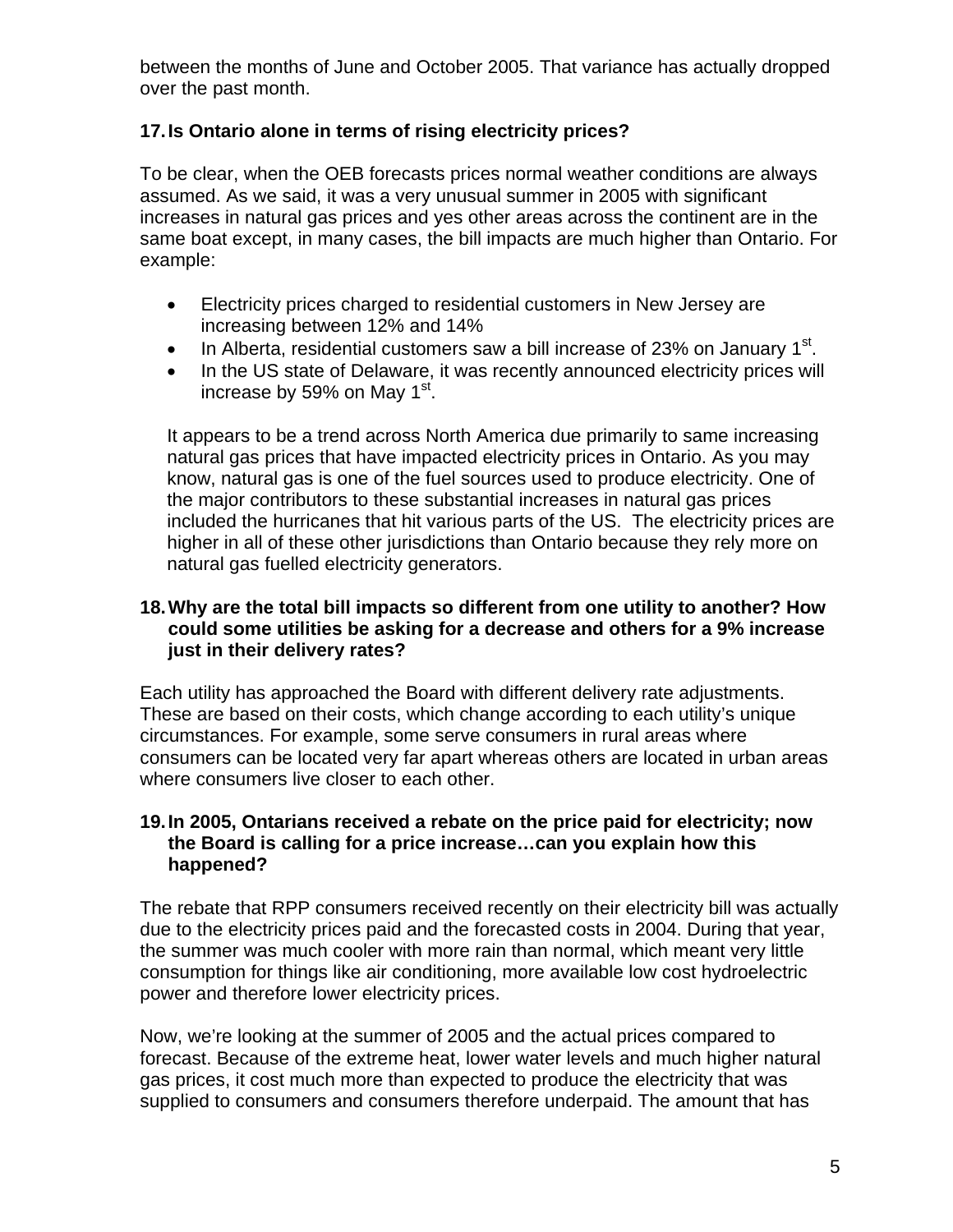been underpaid has been rolled into electricity commodity prices for the coming year in 2006.

### **20. It is not simply the weather that affects electricity prices…what other factors are looked at to forecast prices?**

It includes:

- a forecast of fuel prices such as natural gas and coal,
- a forecast of the amount of supply from each type of generation (nuclear, hydroelectric, coal, natural gas, etc.) which is referred to as the supply mix
- A forecast of the amount of supply from generators that are paid different prices (regulated, under contract, capped, fluctuating market prices, etc.);
- a forecast of electricity demand or consumption; and
- Any variance recovery (or the uncollected electricity costs) from the previous year.

### **21. If the Board is setting a price that is the real cost of electricity, why can there be a variance at the end of the year that could increase or decrease the following year's prices?**

The new prices are based on a **forecast.** The forecast is intended to reflect the actual cost as closely as possible. However, many factors affect electricity prices that are difficult to forecast exactly. A good example is the weather. It was the hottest summer in recent history this past year. The previous year was cooler than "normal". However, the forecast always assumes "normal" weather. "Unknowns" also sometimes arise such as the Katrina and Rita hurricanes in the US last year. This had a substantial impact on natural gas prices, which some Ontario generators use as a fuel.

Think of it this way. How often is the weatherperson incorrect when they tell you what to expect over the next week? The most recent RPP prices stayed the same for over a year. Among other factors, this means to forecast the price exactly right, the Board would have needed to forecast the weather correctly for almost 400 days straight.

The variance account tracks any difference between the forecast prices and the actual generation costs while the RPP smoothes the volatility of market electricity prices for consumers.

### **22. Consumers just got a rebate on their electricity bills for consumption because they overpaid in 2004. Why wasn't this applied to the RPP?**

The Board did not have the ability to use those funds to eliminate the variance account balance.

It was a decision by the Government to instead provide a lump-sum rebate to consumers.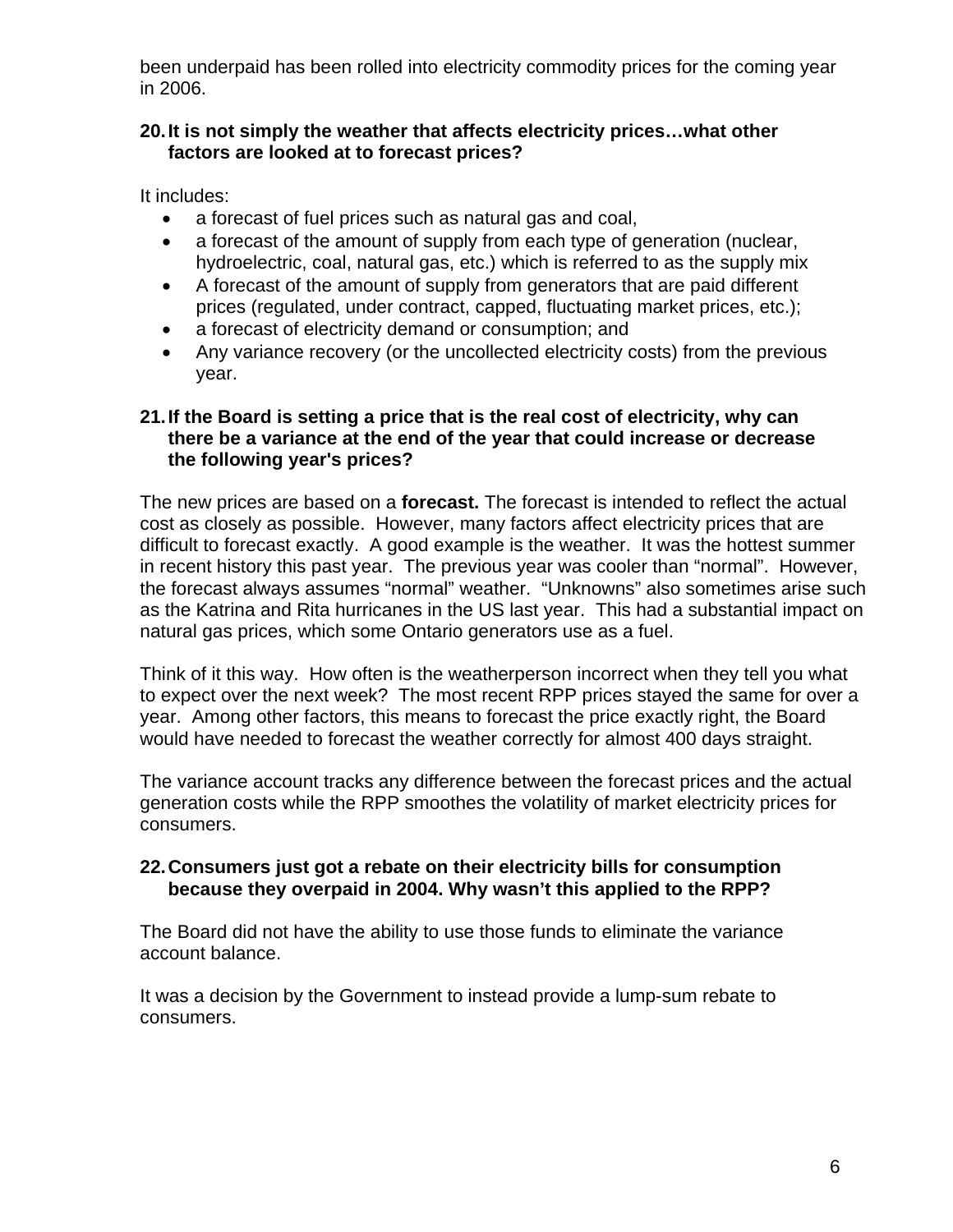#### **23. It looks like Ontario will be building more nuclear plants. What's that going to do to power prices over the next few years?**

The Ontario Power Authority (OPA) has made recommendations to the government on the future electricity supply mix for the province. The government has not yet confirmed the direction the province will adopt and the OEB cannot speculate on the potential impact the future source of electricity supply may have on prices.

What we can say is that our forecast looks at the costs of all sources of supply for the year for which the OEB is setting prices.

### **24. How are you going to communicate these electricity price changes?**

The Board has communicated price changes to consumers via the media through a teleconference and one-on-one interviews. As well, an upcoming bill insert will help explain the new pricing changes. The bill insert will start going to consumers from their local utility in the next few weeks.

And, as always, consumers can find more information about price changes and all other Board announcements by visiting the OEB website at [www.oeb.gov.on.ca](http://www.oeb.gov.on.ca/) or calling us at 1-877-632-2727 toll-free and at 416-314-2455.

# **25. How will the RPP work with TOU meters?**

The Regulated Price Plan (RPP) also sets out "time-of-use" (TOU) prices for those utilities that have both systems and meters capable of tracking and reporting hourly electricity use and have implemented TOU pricing. While TOU pricing is not yet mandatory, it is expected to increase in use as the government's smart meter initiative is rolled out over the next several years.

TOU pricing is as follows:

**On-peak price =** 10.5 cents per kWh **Mid-peak price =** 7.5 cents per kWh **Off-peak price =** 3.5 cents per kWh

# **26. What other changes are coming that could make my rates go up?**

Most electricity consumers in Ontario have the same four lines on their bill:

- Electricity: the cost of the electricity supplied to you

- Delivery: the cost of delivering electricity from generators to your utility and then to your home or business

- Regulatory: the costs of administering the wholesale electricity system and maintaining the reliability of the provincial grid

- Debt Retirement Charge: set by the Ministry of Finance to pay down the residual stranded debt of the former Ontario Hydro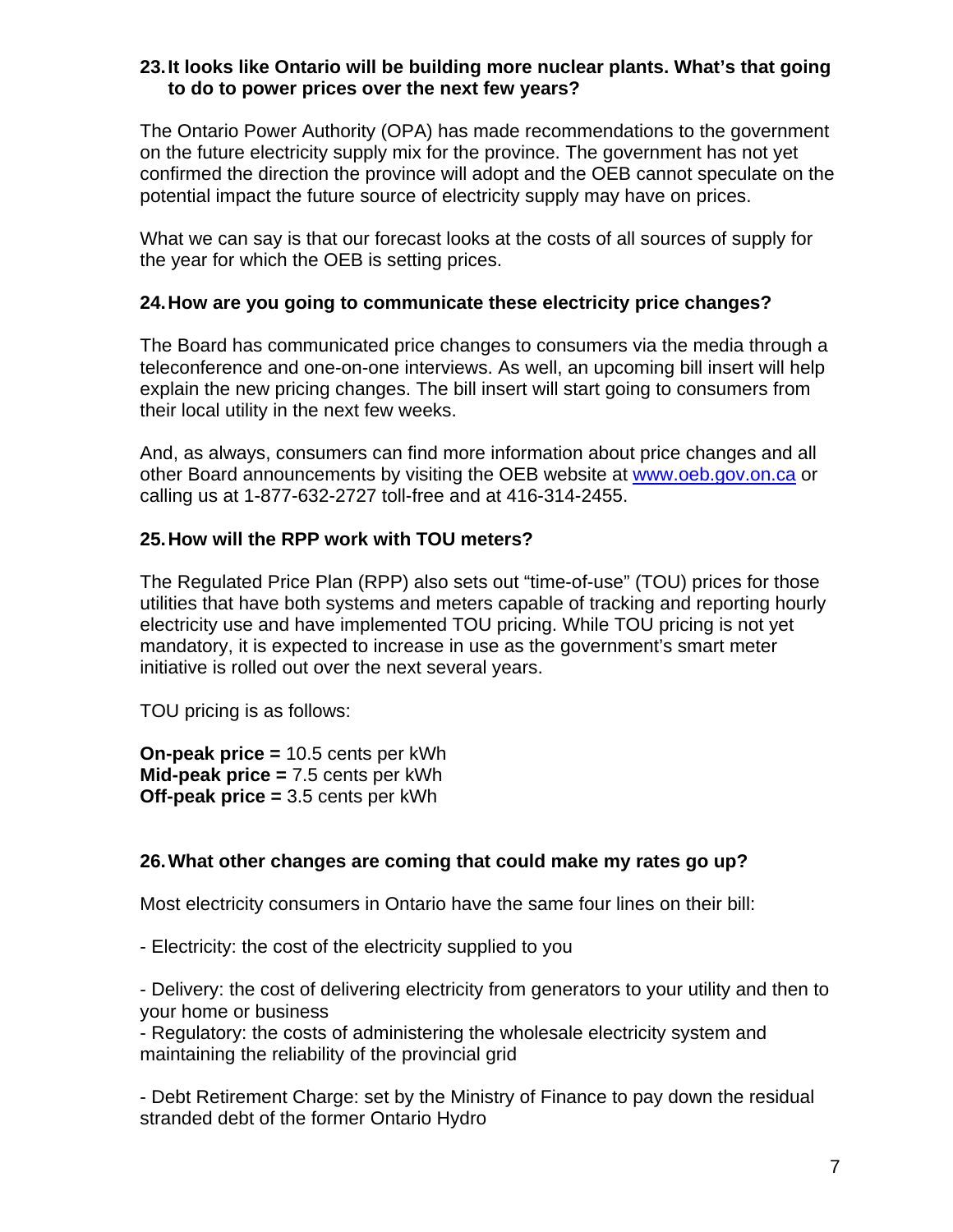You will also see changes to the "Delivery" line of your bill as of May 1, 2006. This is because:

Utilities apply to the Ontario Energy Board for any changes to the rates they charge under the "Delivery" line of your bill. These rates vary from utility to utility and applications to change rates are reviewed by the Board through a public process to determine what costs the utilities may pass on to consumers.

You should contact your local utility for more information on the changes to the "Delivery" line of your bill. You can also find impact charts on the Board Web site at [www.oeb.gov.on.ca.](http://www.oeb.gov.on.ca/)

### **27. Why should a RPP variance settlement amount be required of consumers who leave the RPP in favour, for example, of a retailer contract?**

The price plan ensures that consumers pay for the electricity they use and not for what others use. In other words, it is designed so that some consumers are not required to subsidize others. Therefore, consumers who leave the plan to sign a retail contract will have their account adjusted for any difference between the actual costs of supplying electricity versus what they paid under the plan. All consumers should only pay what they owe.

It is important to keep in mind that this could be a credit as well as a charge. Currently, it is a charge. You can learn more by linking to the *RPP Settlement Amount* page from the OEB Web site at [www.oeb.gov.on.ca.](http://www.oeb.gov.on.ca/)

# **28. Why do electricity prices fluctuate?**

The forecast price of electricity in Ontario is based on four streams of generation – generation owned by Ontario Power Generation (both nuclear and large hydro) which is regulated; other generation owned by Ontario Power Generation which is subject to a revenue limit; contracted generation, including renewable sources; and market-priced generation including imports.

While some of these prices are established by long-term contracts or regulation, some fluctuate based upon market supply and consumer demand. When consumers demand more electricity than Ontario is able to supply itself (such as during a heat wave or extreme cold weather), the province has to increase the amount of imported power from neighbouring states to meet the demand. This imported power can be very expensive but is often cheaper.

#### **29. What is the Board going to do for low-income consumers who can't afford these electricity price changes?**

There are a number of programs that address the needs of consumers on fixed and/or low incomes. Just to give an example, a number of utilities, working with social agencies, have adopted programs aimed at low-income consumers and those living in social housing. These can be very effective as they are tailored to the needs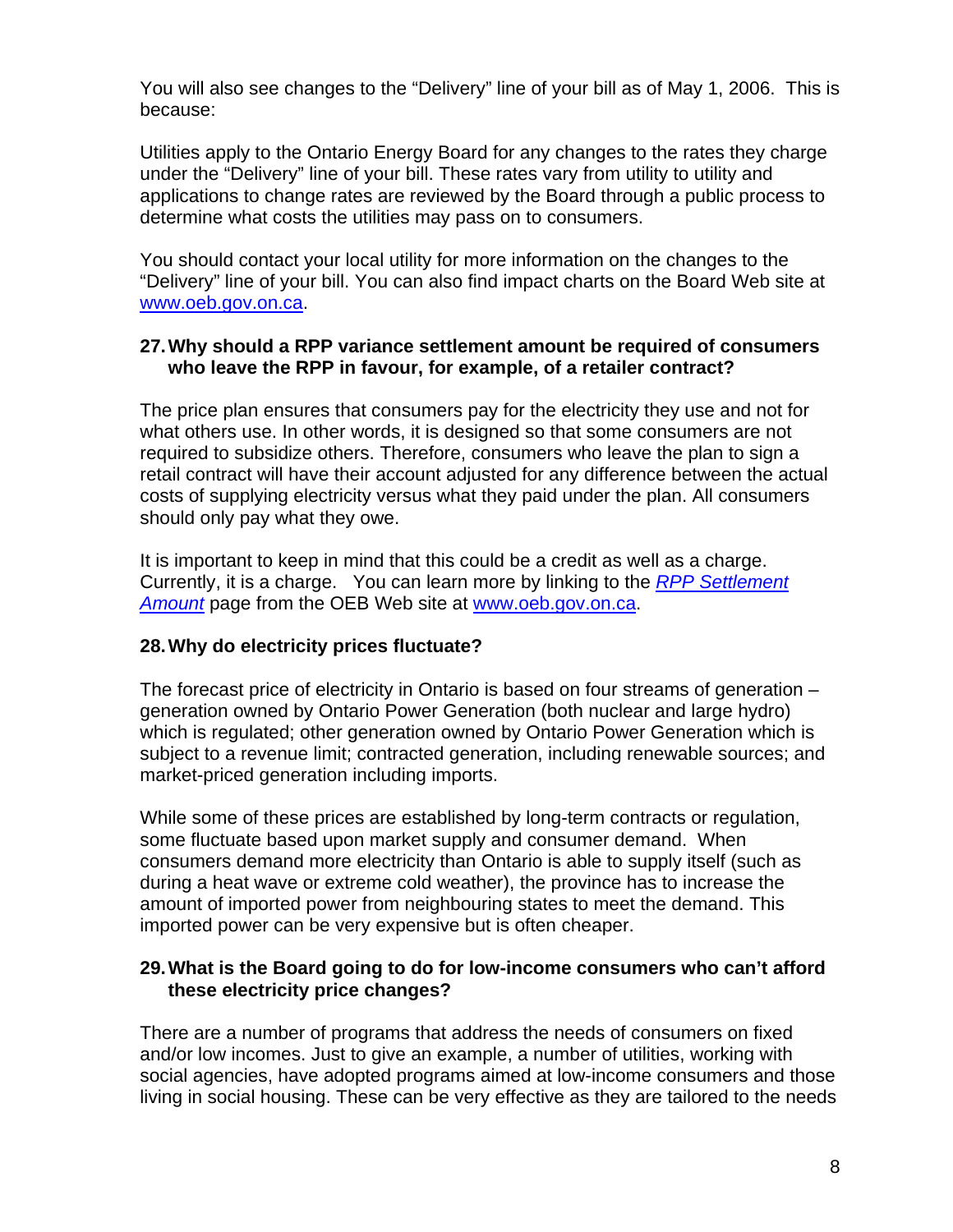of the community, given that utilities work very closely with the communities they serve.

The government has initiated special programs in the past and has now has asked the Ontario Power Authority to set up a special program in this area.

### **30. My rent/condo fees include electricity. How does the RPP apply to me?**

Special rules are in place to allow consumers who pay for electricity through rent or condo fees to have the benefit of the price plan. The rules require that your landlord or condominium corporation sign a declaration with the local utility identifying the number of units in your building. If that is done, the price plan will apply to electricity consumption within the building as a whole. Whether or not the new prices are then ultimately passed on to you depend on your arrangements with your landlord or condominium corporation.

#### **31. I live in an apartment/condo and electricity is included in my rent. I try to conserve as much energy as possible, but I have no control over how much electricity my neighbours consume. How does the RPP benefit me?**

Most people who live in apartments or condominiums consume well below the threshold for electricity at the lower price. How the prices are ultimately passed on to you depend on your arrangements with your landlord or condominium corporation.

### **32. I can hardly afford to pay my bills now. Another increase may mean I will lose my home/my electricity will be shut off/I will end up homeless. What is the Board doing to protect people like me? Are there any programs that can help?**

Groups representing consumers told the Board that many consumers rely on electric heat including a disproportionate share of low-income consumers. That is one of reasons why the OEB set a winter consumption threshold that lets consumers use more electricity at a lower price during winter months. The Board takes the concerns of all consumers seriously and has tried to accommodate consumer needs as much as possible while at the same time setting prices that meet the objective of better reflecting the prices paid to electricity generators.

Existing social programs are most effective for assisting low-income earners. There are several programs and initiatives taking place across the province designed to help those in need of assistance. They include:

# **Hydro One:**

# **Home Energy Efficiency Grant**

- To help customers certain consumers better manage their electricity bills.
- Designed to help homeowners in need with electrically heated homes make energy efficiency improvements in their homes, reduce their electricity bills, and help the environment as well.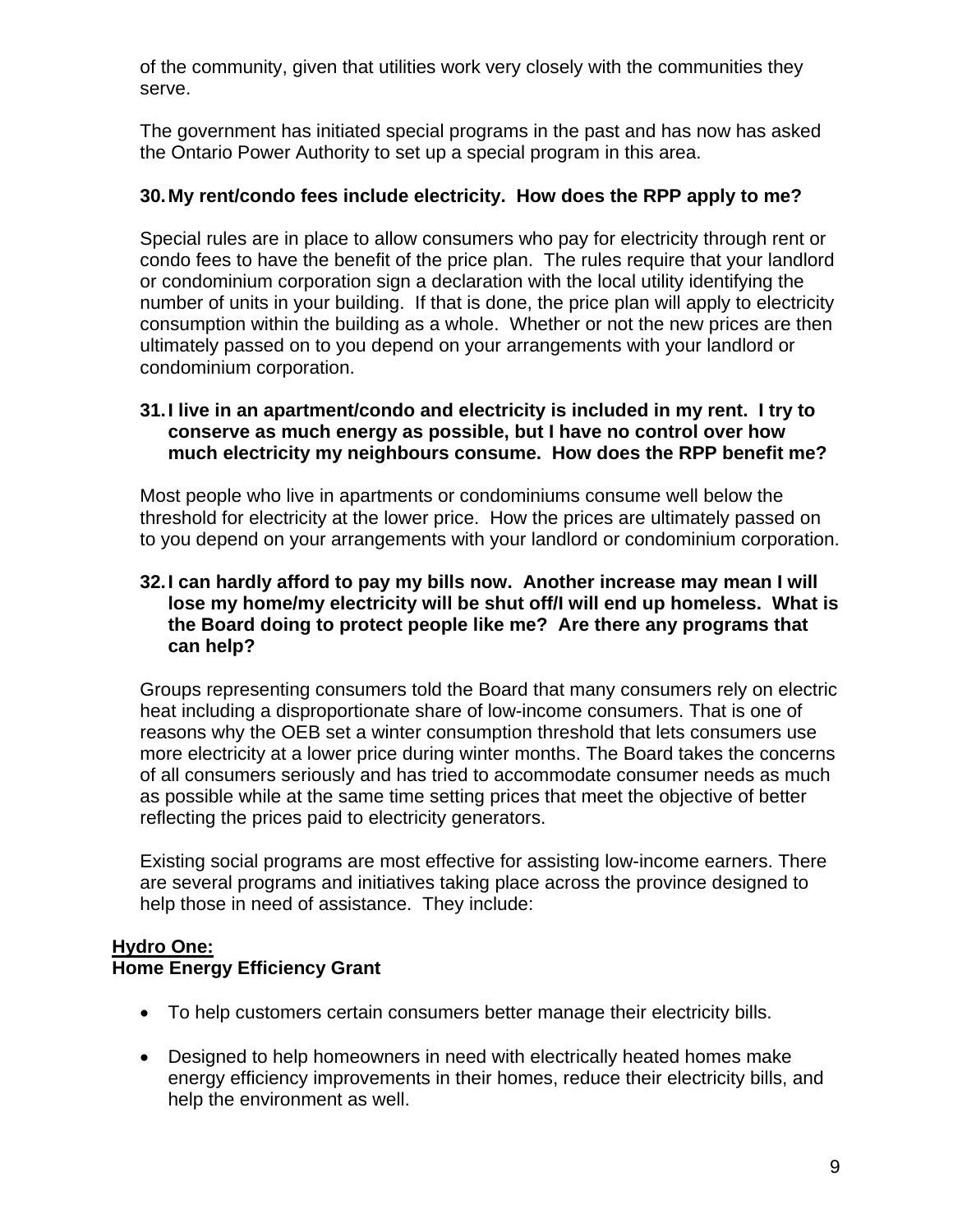• HONI teamed up with Canada Mortgage and Housing Corporation (CMHC) and Natural Resources Canada's (NRCan) EnerGuide for Houses to provide eligible customers a grant up to \$3,000 to improve their homes energy efficiency.

# **Social Housing Energy Management Program**

- Working in partnership with the Social Housing Services Corporation (SHSC), Hydro One will contribute up to \$1.5 million over three years to help landlords of social housing properties served by Hydro One become more energy efficient and reduce electricity consumption.
- One of several being undertaken by Hydro One as part of a multi-faceted 3-year conservation and demand management program.
- Eligible social housing landlords may apply to SHSC for a grant of up to \$500 per housing unit to undertake energy audits and energy-efficiency improvements.

# **Toronto Hydro:**

**Winter Warmth Fund** *(in partnership between the United Way, Enbridge Gas Distribution)* [http://www.cgc.enbridge.com/G/G04-03\\_warmth.asp](http://www.cgc.enbridge.com/G/G04-03_warmth.asp)

- The Winter Warmth Fund, a partnership between the United Way, Enbridge Gas Distribution and Toronto Hydro that provides financial assistance to help lowincome families and individuals struggling to meet all their financial commitments, including their heating bills.
- Designed for low-income families and individuals living at or below the poverty line who have exhausted all other sources of financial support.
- Upon a successful application process, the funds will be credited to consumers' Toronto Hydro account.

# **OPA:**

# **Low-Income Conservation and Demand Management Program**

- OPA directed to make energy savings for low-income Ontarians a priority to help low-income and service providers save money.
- Province-wide low-income initiative to reduce electricity consumption by 100 megawatts (MW) – the amount used by about 33,000 homes.
- Potential energy savings in Ontario's housing sector through lighting and appliance upgrades, building improvements, and consumer education aimed at promoting energy conservation.
- Creation and delivery of effective energy-management strategies as a means of improving the quality and viability of housing in the low-income sector generally.

Share the Warmth, a partnership between local agencies, utilities and private companies to directly purchase heat, energy and water on behalf of families,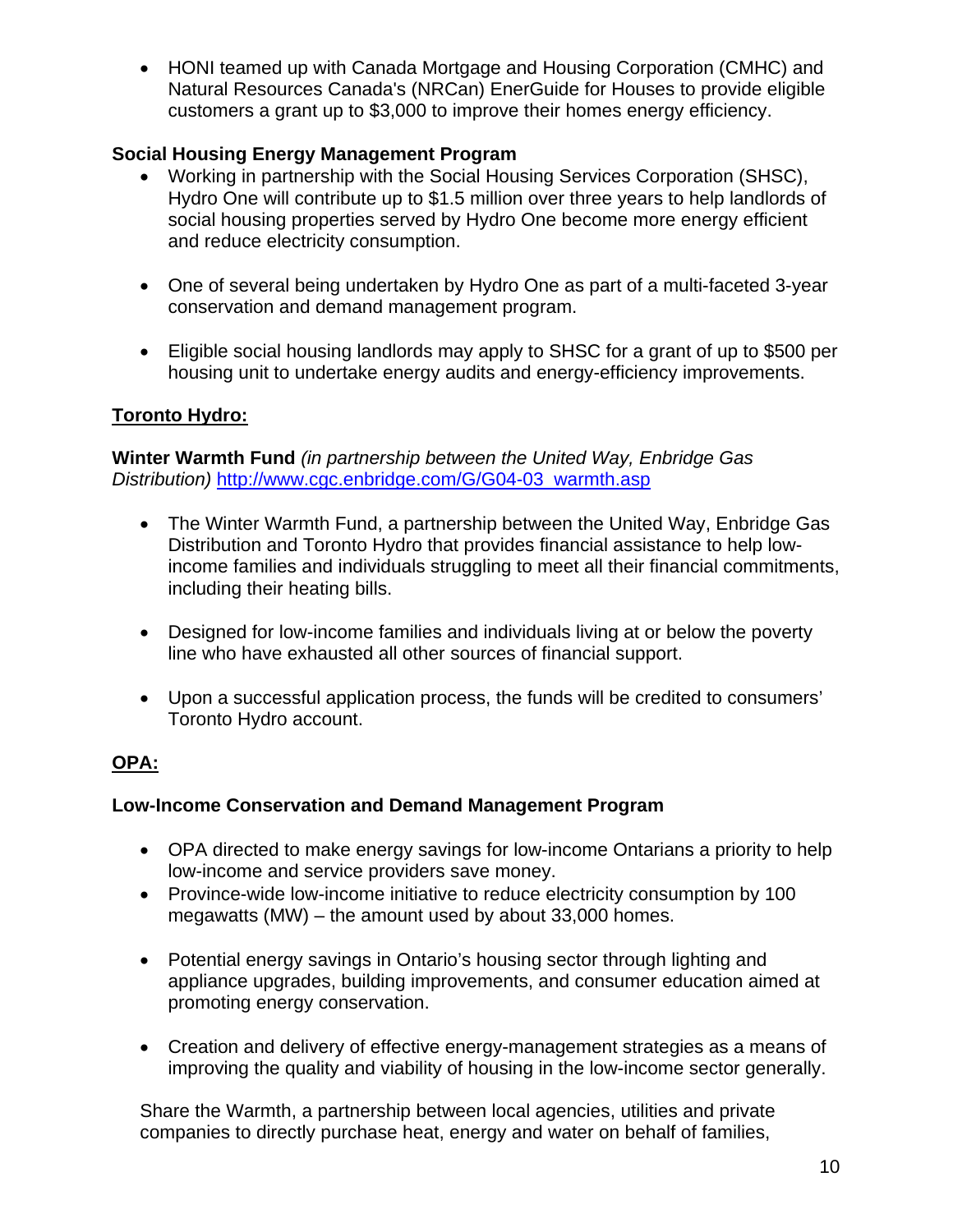seniors, terminally ill and disabled persons living at or near the poverty level. For more information go to [www.sharethewarmth.org](http://www.sharethewarmth.org/)

The Energy Emergency Fund, which provides one-time emergency assistance to help pay utility arrears, security deposits and reconnection fees. For more information visit <http://www.cfcs.gov.on.ca/CFCS/en/newsRoom/backgrounders/040329.htm>

Social Assistance Agencies across the province overseeing and managing government funding and programming in their area, including various emergency funding programs that are typically managed in cooperation with other aid programs. For more information contact your local Ministry of Social Services office.

Rural and Remote Rate Protection, provided to certain consumers, identified by regulation, to provide a subsidy on distribution charges.

#### **33. Many people live in remote northern communities where they don't have the option of using natural gas to heat their homes. Electricity is one of the only options open to them for heat. Are there any provisions for them?**

Generally consumers have less flexibility when it comes to electricity use in the winter when the need for heating and additional lighting makes it harder to reduce electricity use. This is a particularly important issue for consumers that rely on electricity for their heating and their water heaters. By contrast, there tend to be greater opportunities to conserve in the summer months. Seasonal pricing reflects these differences by allowing consumers to consume more electricity at a lower price during the winter season than during the summer season.

#### **34. Can the landlord of a building with a bulk meter benefit from the increased amount of electricity that can be consumed at the lower price in the winter at a lower price and not pass that advantage on to his or her tenants?**

How and whether prices are passed on to consumers depends on your arrangements with your landlord or condominium corporation.

#### **35. How has the Board calculated the Regulated Price Plan prices?**

The Regulated Price Plan is a forecast of a blend of the regulated prices for Ontario Power Generation's (OPG) nuclear and baseload hydro facilities, capped prices paid to most of the other OPG facilities, existing contract prices for supply from non-utility generators and the Board's forecast of electricity prices in the spot market over the next twelve months. It also includes recovery of the unpaid electricity costs from the past 13 months. In subsequent periods of the price plan, a larger amount of new supply delivered under contract prices will be included in the price calculation.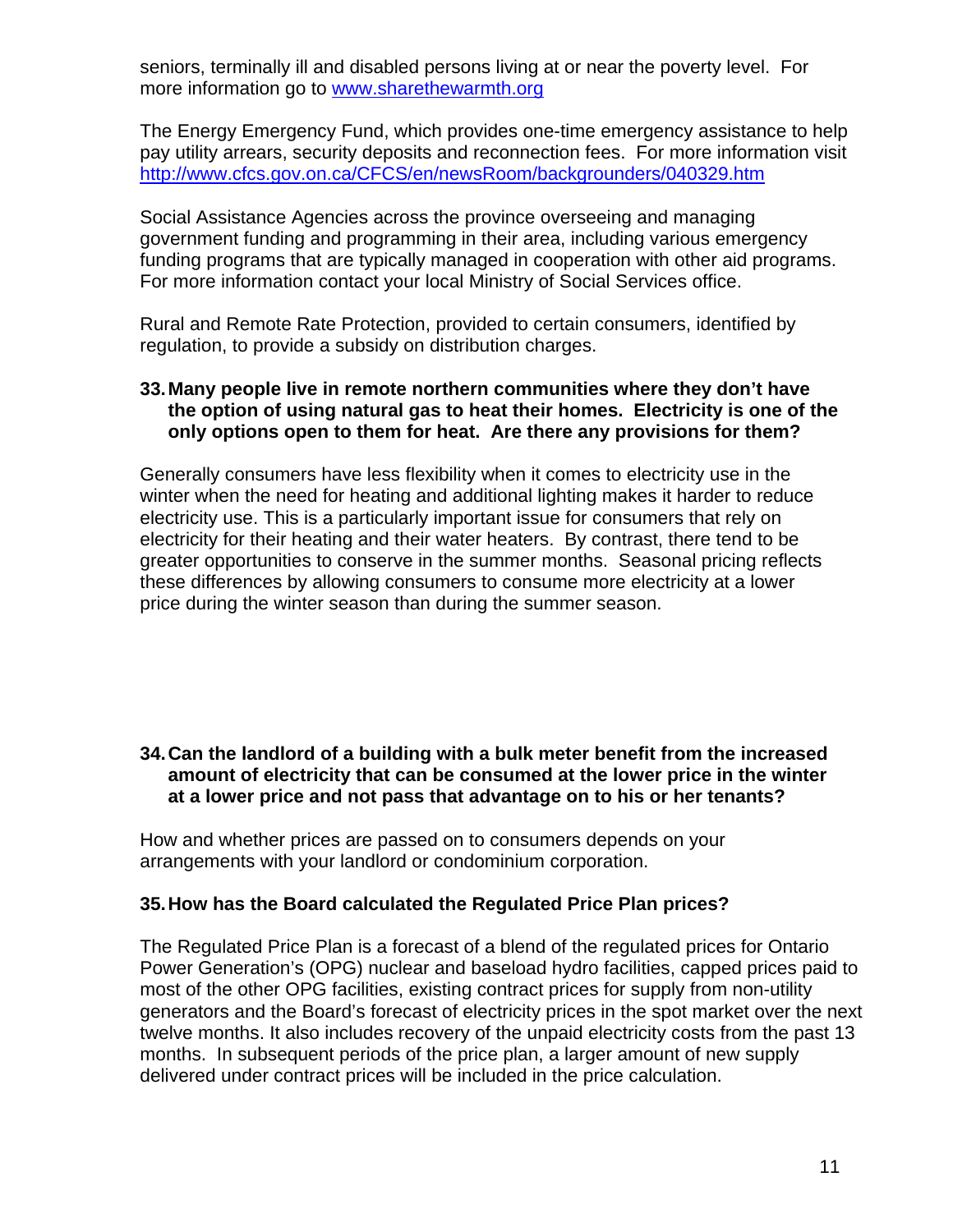**36. All of the RPP propaganda refers to the need for the price consumers pay for electricity to reflect the costs paid to generators. What does that mean? Isn't that just "spin" giving licence to generators to build in huge profits on the backs of consumers?** 

The Minister of Energy asked the Ontario Energy Board to develop an electricity pricing plan to make sure the price consumers pay for electricity better reflects the price paid to generators. The Regulated Price Plan does that, based on a blend of prices paid to generators.

Included in the price calculation are:

- 1) Prices under contracts that have already been signed (25%)
- 2) OPG prices set by the government through regulation (30%)
- 3) Other OPG prices capped by the government (17%)
- 4) Prices determined in a competitive market operated by the IESO where the generators must bid in. If they bid too high, their bid will be rejected and they earn nothing. These market prices only account for about 20% of the total cost to supply RPP consumers with electricity.
- 5) The remainder includes recovery of the unpaid electricity costs from the past 13 months (or the variance recovery). (8%)



# **37. Is this price increase a result of increased spending at the Board?**

Any increases in OEB spending are directly related to increased responsibilities assigned the Board by the Government of Ontario. The RPP price is based strictly on the costs to produce electricity. OEB costs are therefore not included in RPP prices.

# **38. What is the OEB doing to conserve?**

The OEB is undertaking several initiatives to conserve energy including:

- Closing blinds on hot summer days to keep the heat out

- Turning lights in offices off on weekends, evenings and when you know you'll be away from your desk for an extended period of time

- Using more task lighting and changing our lighting system to more easily turn on and off as needed

- Setting computer monitors to shut off after 15 minutes of inactivity